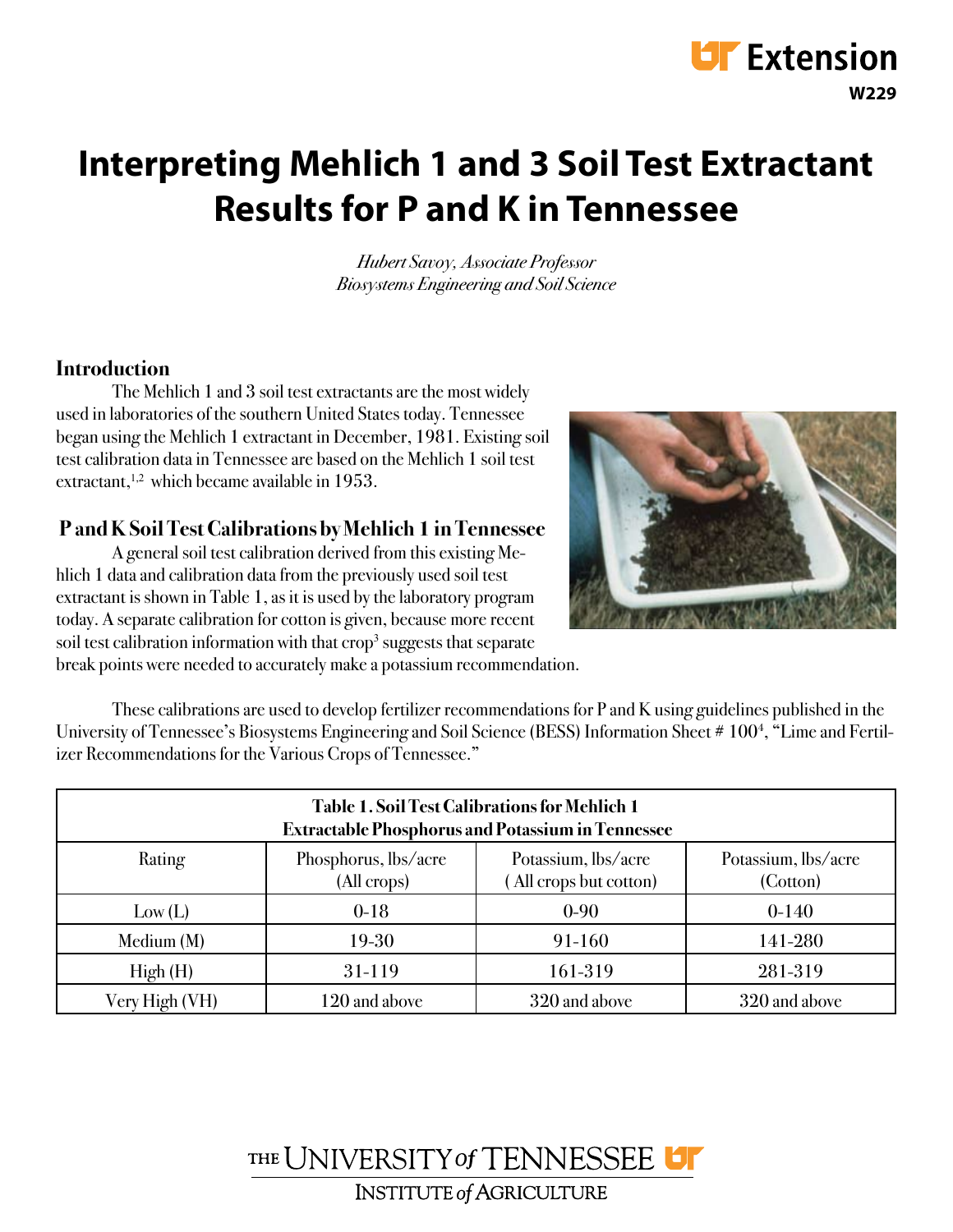# **P and K Soil Test Calibrations by Mehlich 3 in Tennessee**

The Mehlich 3 soil test extractant<sup>5,6</sup> was developed in 1984 and was thought to be more of a universal soil test extractant. Because it does not correlate well with uptake of some nutrients such as P in specific soils, and other factors such as difficulties in calibrating a new extractant and not being as user-or instrument-friendly as Mehlich 1, many laboratories did not switch to using the new extractant.

As a result, laboratories in the South are split in using one or the other of the Mehlich extractants in their programs today<sup>7</sup>. This can cause difficulties when farmers in Tennessee or other states using Mehlich 1 have soil test results from a Mehlich 3 extractant but need interpretation of those results into a land-grant university fertilizer recommendation.

It takes many years of research efforts to acquire a significant amount of calibration data for a new extractant based on the predominant agricultural soils of a state. A shortcut usually taken by state land-grant universities changing extractants or wanting an interpretation of a new extractant from the currently used calibration is to run a correlation of the results from the two extractants across the range of soils and soil test values found in the state. Kentucky did this when their university laboratory switched from Mehlich 1 to Mehlich 3 and published this information in a regional soil testing bulletin<sup>8</sup>. They then switched to the Mehlich 3 extractant.

Since the soils, extractants and nutrient ranges used in the Kentucky study are essentially the same as those in Tennessee, this information can be used to convert Tennessee Mehlich 1 P and K soil test calibrations into initial Mehlich 3 soil test P and K calibrations.

These converted P and K calibrations for the Mehlich 3 soil test extractant (as derived from the Kentucky correlations and current Mehlich 1 calibrations at the University of Tennessee) are listed in Table 2. They can be used with the current University of Tennessee fertilization guidelines found in Tennessee's BESS Information Sheet #100<sup>4</sup> to obtain an appropriate land-grant university-based fertilizer recommendation for low, medium, high and very high testing soils (P and K).



It is important to note that these are initial calibrations that will be adjusted as actual calibration data become available. Calibration studies with corn, soybeans, cotton and bermudagrass are currently ongoing. With additional funding, actual Mehlich 3 calibration data can be obtained. There are no plans to switch extractants at the UT's Soil, Plant and Pest Center, but additional evaluation of the two extractants will be conducted as funding becomes available.

| Table 2. Soil Test Calibrations for Mehlich 3<br><b>Extractable Phosphorus and Potassium in Tennessee</b> |                                     |                                              |                                 |  |
|-----------------------------------------------------------------------------------------------------------|-------------------------------------|----------------------------------------------|---------------------------------|--|
| Rating                                                                                                    | Phosphorus, lbs/acre<br>(All crops) | Potassium, lbs/acre<br>All crops but cotton) | Potassium, lbs/acre<br>(Cotton) |  |
| Low(L)                                                                                                    | $0 - 30$                            | $0 - 114$                                    | $0-178$                         |  |
| Median(M)                                                                                                 | $31 - 60$                           | 115-203                                      | 179-356                         |  |
| High(H)                                                                                                   | 61-210                              | 204-405                                      | 357-405                         |  |
| Very High (VH)                                                                                            | 211 and above                       | 406 and above                                | 406 and above                   |  |

## **Definitions of Tennessee P and K Soil Test Ratings**

Soil test ratings are associated with a probability of response to additions of the nutrient. The actual definitions commonly accepted and used in Tennessee are as follows: